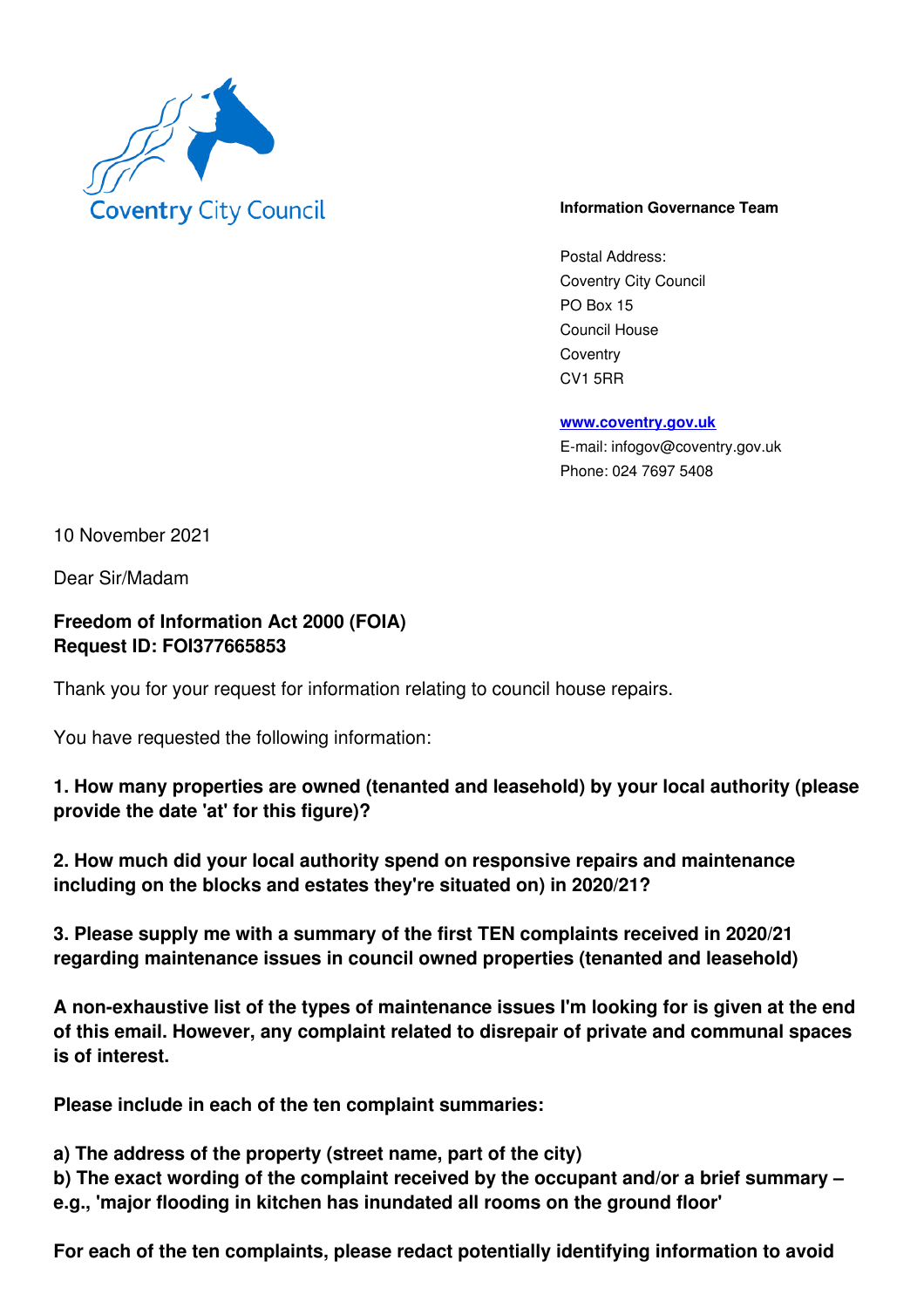**running into S.40 exemptions.** 

**NOTE: Even if council-owned properties/complaints are managed by a contracted-out thirdparty provider, the complaints data is considered to be 'held' by your council under the FOI Act. Therefore, S.12 should not apply.** 

**Non-exhaustive list of maintenance-related issues to illustrate what I'm looking for** 

**Major Flooding, Fire hazards, Mould, Total loss of, or major fault with, electricity supply Unsafe electricity fittings Gas leak, Blocked mains drains, soil pipe or sole WC Heating and/or hot water loss Heating and / or hot water loss Failure of lift Failure of warden alarm/call system, Roof leaks resulting in serious internal flooding Plumbing leaks that cannot be contained External doors or windows not closing or locking Breaches of security to external doors or windows Failure of fire alarm system Sole or only accessible WC not flushing Damaged communal floor covering presenting immediate trip hazard Failure of door entry system Failure of physically handicapped assistance equipment Total loss of water Minor plumbing leaks or defects Blocked drains, sinks, basins, bath, toilet Defective cistern or overflow Minor electrical faults Roof leaks, graffiti Failure of entry phone Faulty extractor fan Faulty communal TV aerial Damage to stair treads, hand rails or banister General joinery repairs Broken doors, floors and windows Repairs to fences bordering road/footpath Repairs / cleaning of gutters and down pipes Repairs to kitchen fittings Repairs to plaster work Dripping / leaking taps or shower units Other minor plumbing repairs Repairs to tiling Easing doors and windows Defective flooring**